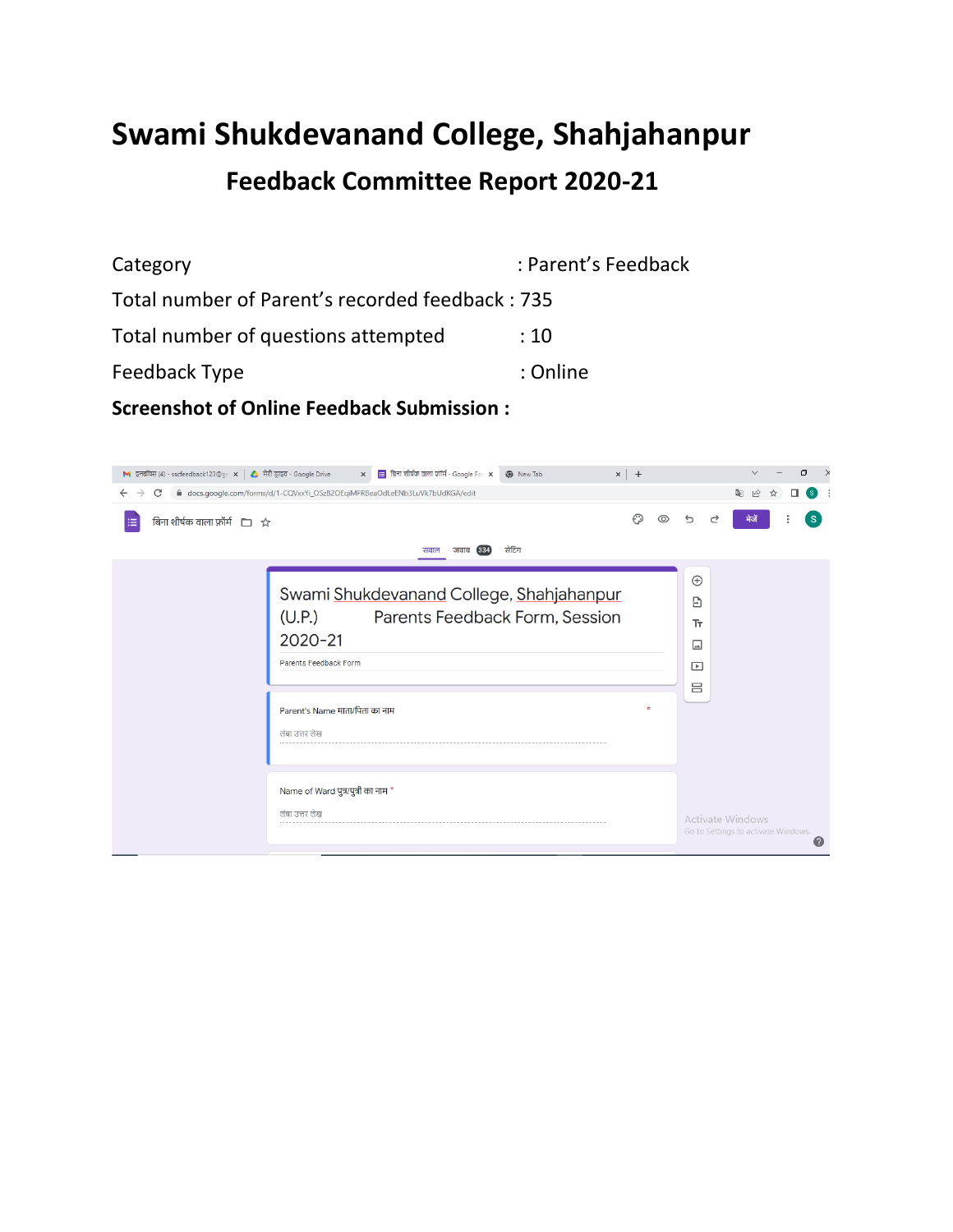| Q.No.          | <b>Nature of Question</b>                                                                      | <b>Excellent</b><br>(%) | <b>Very</b><br>Good<br>(%) | Good<br>(%) | Average<br>(%) | Poor<br>(%)    |
|----------------|------------------------------------------------------------------------------------------------|-------------------------|----------------------------|-------------|----------------|----------------|
| 1              | How would you rate the infrastructure<br>of the college?                                       | 33                      | 28                         | 29          | 09             | $\mathbf{1}$   |
| $\overline{2}$ | How would you rate the security and<br>Safety measures in the college?                         | 31                      | 25                         | 29          | 12             | $\overline{3}$ |
| 3              | How do you rate the academic skills and<br>knowledge of the college faculty?                   | 42                      | 23                         | 26          | $\overline{7}$ | $\overline{2}$ |
| 4              | Are you satisfied with learning<br>experiences of your son/daughter in the<br>college?         | 31                      | 27                         | 32          | $\overline{7}$ | $\overline{3}$ |
| 5              | How would you judge the library and<br>laboratory facilities in the college?                   | 29                      | 27                         | 28          | 13             | 3              |
| 6              | How would you rate the sports facilities<br>available in the college?                          | 27                      | 25                         | 30          | 15             | 3              |
| $\overline{7}$ | How would you rate the guidance and<br>counselling services of the college?                    | 32                      | 27                         | 26          | 12             | $\overline{3}$ |
| 8              | How would you rate the environment<br>of the college?                                          | 36                      | 28                         | 24          | 10             | $\overline{2}$ |
| 9              | How do you rate the overall knowledge<br>of your son /daughter after the course<br>completion? | 31                      | 31                         | 28          | 8              | $\overline{2}$ |

## **Tabular Analysis of Parent's Feedback Response:**

## **Graphical Analysis of Parent's Feedback Response:**

| Q.No.          | <b>Excellent</b><br>(%) | <b>Very</b><br>Good<br>(%) | Good<br>(%) | Average<br>(%) | Poor<br>(%) |
|----------------|-------------------------|----------------------------|-------------|----------------|-------------|
| 1              | 33                      | 28                         | 29          | 09             | 1           |
| $\overline{2}$ | 31                      | 25                         | 29          | 12             | 3           |
| 3              | 42                      | 23                         | 26          | 7              | 2           |
| 4              | 31                      | 27                         | 32          | 7              | 3           |
| 5              | 29                      | 27                         | 28          | 13             | 3           |
| 6              | 27                      | 25                         | 30          | 15             | 3           |
| 7              | 32                      | 27                         | 26          | 12             | 3           |
| 8              | 36                      | 28                         | 24          | 10             | 2           |
| 9              | 31                      | 31                         | 28          | 8              | 2           |